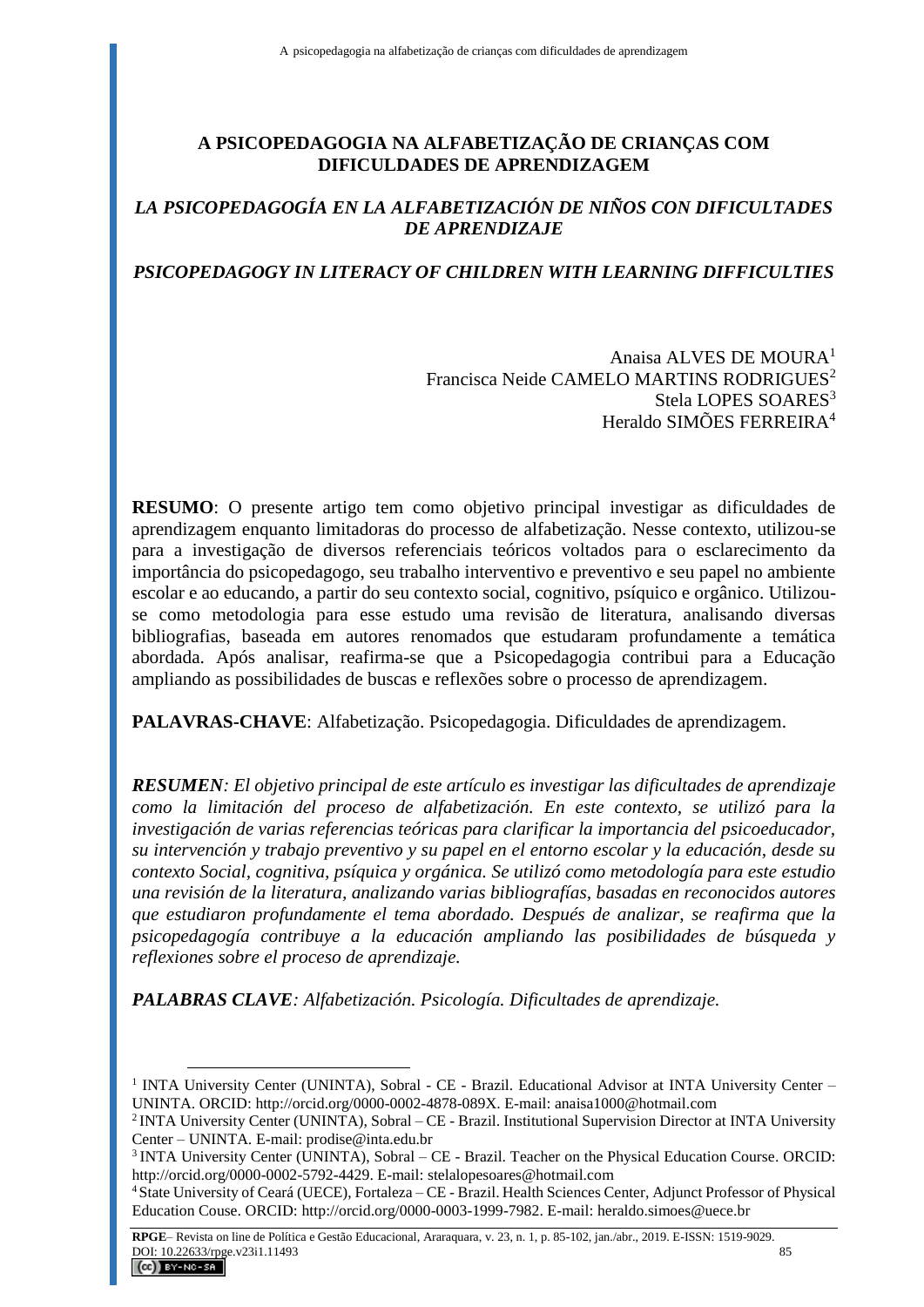*ABSTRACT: The main purpose of this article is to investigate learning difficulties as limiting the literacy process. In this context, it was used for the investigation of several theoretical references to clarify the importance of the psychoeducator, its intervention and preventive work and its role in the school environment and the educating, from its context Social, cognitive, psychic and organic. It was used as a methodology for this study a revision of literature, analyzing several bibliographies, based on renowned authors who studied deeply the topic addressed. After analyzing, it is reaffirmed that the psychopedagogy contributes to the education broadening the possibilities of search and reflections on the learning process.*

*KEYWORDS: Literacy. Psychology. Learning difficulties*.

#### **Introduction**

This study seeks to analyze the learning difficulties faced by students in the literacy process. In that Brazilian education historically has problems related to the literacy process, these are interconnected and complex issues that involve from the family issue, to the public policies focused on this phase of the teaching-learning process.

Around these problems were the questions that gave relevance to this work and that guide this study, they are: What contributions can the Psychopedagogy offer to reduce and try to remedy the difficulties detected in the literacy process? Can psychopedagogues as effective components of the school team favor the institution's work as mediator of the causes of students' difficulties in the literacy process and bring the community together around these challenges?

For that, it is exposed that among the factors responsible for the difficulties of the students in the process of literacy we can highlight: the family, the teacher, the methodologies, the school, the lived situations, etc.

It is emphasized that some time ago the subject only needed to know how to sign his own name to be considered literate, that is, the programs had a political purpose that disregarded the true process of literacy. Much has been done, but the reality is that problems related to difficulties in the literacy process, such as repetition and school dropout, are still observed.

In addition, despite the advances, Corrêa (2011) affirms that the required reading in the university requires student knowledge that transcend the text read.

In order to better understand the process of literacy and reading, as well as the advances they have undergone, the general objective of this article is to investigate learning difficulties as learning limiters in the literacy period. The specific objectives are: to describe the relationship between literacy and the social formation of the subject; conceptualizing learning difficulties; analyze pedagogical team discourses regarding the learning of non-literate children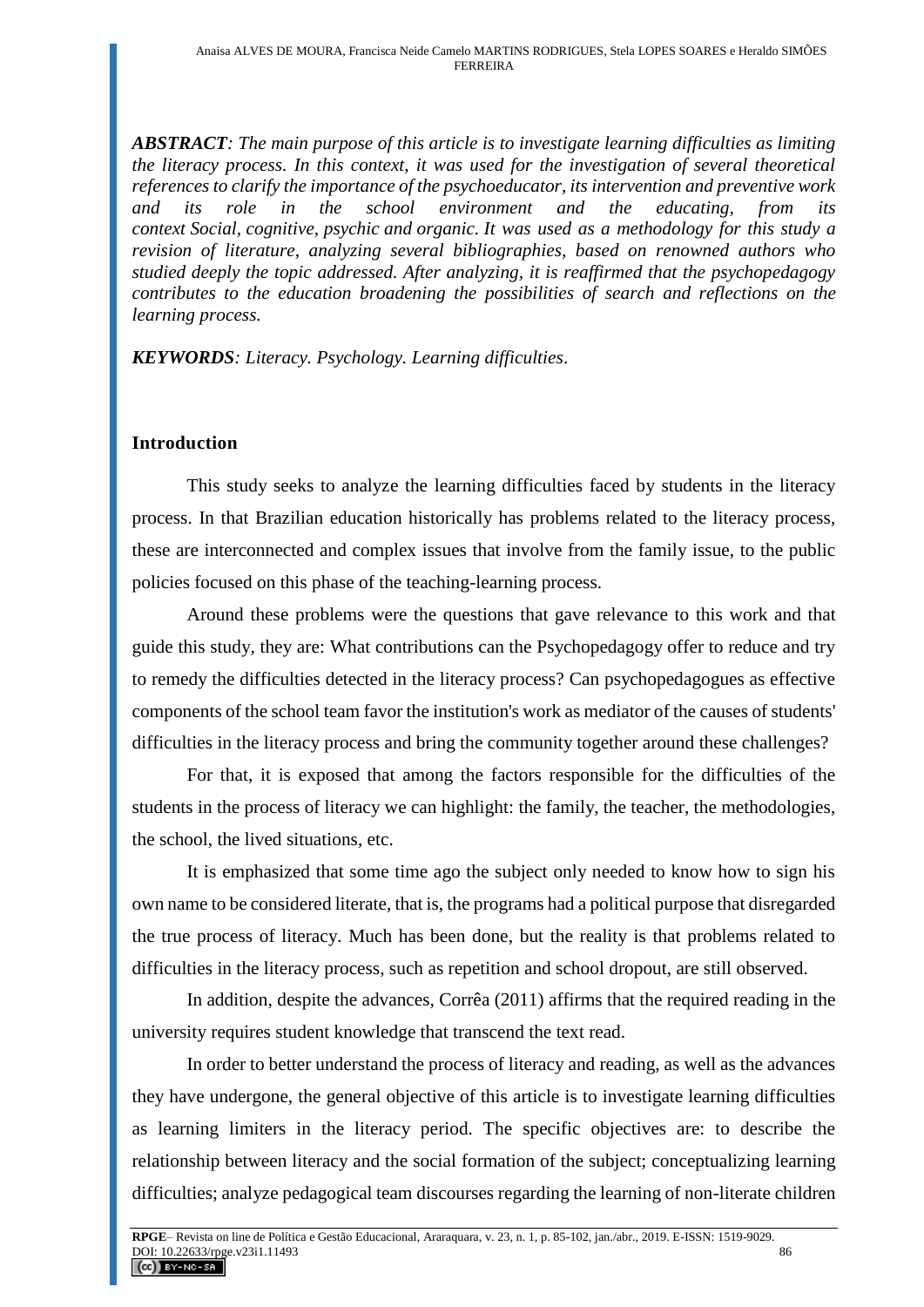in the school context, and finally show how teachers can help children with learning difficulties by reviewing their practice as a teacher.

The applied methodology was descriptive bibliographical, with a qualitative approach, based on renowned authors who studied deeply the subject, such as: Pain (2014), Bossa (2014) Fernandez (2013), Doares (2014) and Sanchez (2014), among others.

The material was carefully analyzed as a way to organize the work on complementary topics and that made the reading comprehensible, concise and clear in its objectives.

Thus, according to Fernandez (2013, p.65), the literacy of social classes who see writing as a guarantee of survival is different from other classes that interpret the fundamental writing, as well as a form of individual manifestation and art. Understanding that the difficulties of learning in the school can be considered one of the factors of conduction to the school failure.

Then, Andrade and Corsino (2011) states that children can learn to write and read through other languages, such as music, dance, among other forms.

It is necessary to understand that all have their role and that the teacher must pay attention to the different ways of teaching, creating bonds with his students through daily activities, building and rebuilding always new, stronger and positive bonds, since there are many ways to learn.

The learning process requires an integration between cognition, affectivity and action and, in students who do not present difficulties, this integration flows, allowing learning. But those who for some reason exhibit difficulties, this integration appears disorganized, which causes much tension in the situations of learning.

Thus, in school learning, there are the central elements for development to occur successfully, which are: the student, the teacher and the learning situation.

To Fonseca (2015, p. 43), the child with learning difficulties should not be classified as deficient. It is a normal child who learns differently, which presents a discrepancy between the current potential and the expected potential. As for teachers, many of them enter the academic life, still without practical experience, making them unprepared at times, to detect specificities.

In addition, when it comes to the public network, teaching methods are often altered, which can disrupt the way the teacher teaches and the safety of the teacher about his work.

Another factor influencing student learning is the conditions in which an educational institution can be found, such as: lack of safety and material, unviable sanitary conditions and still sometimes located in an area of difficult access.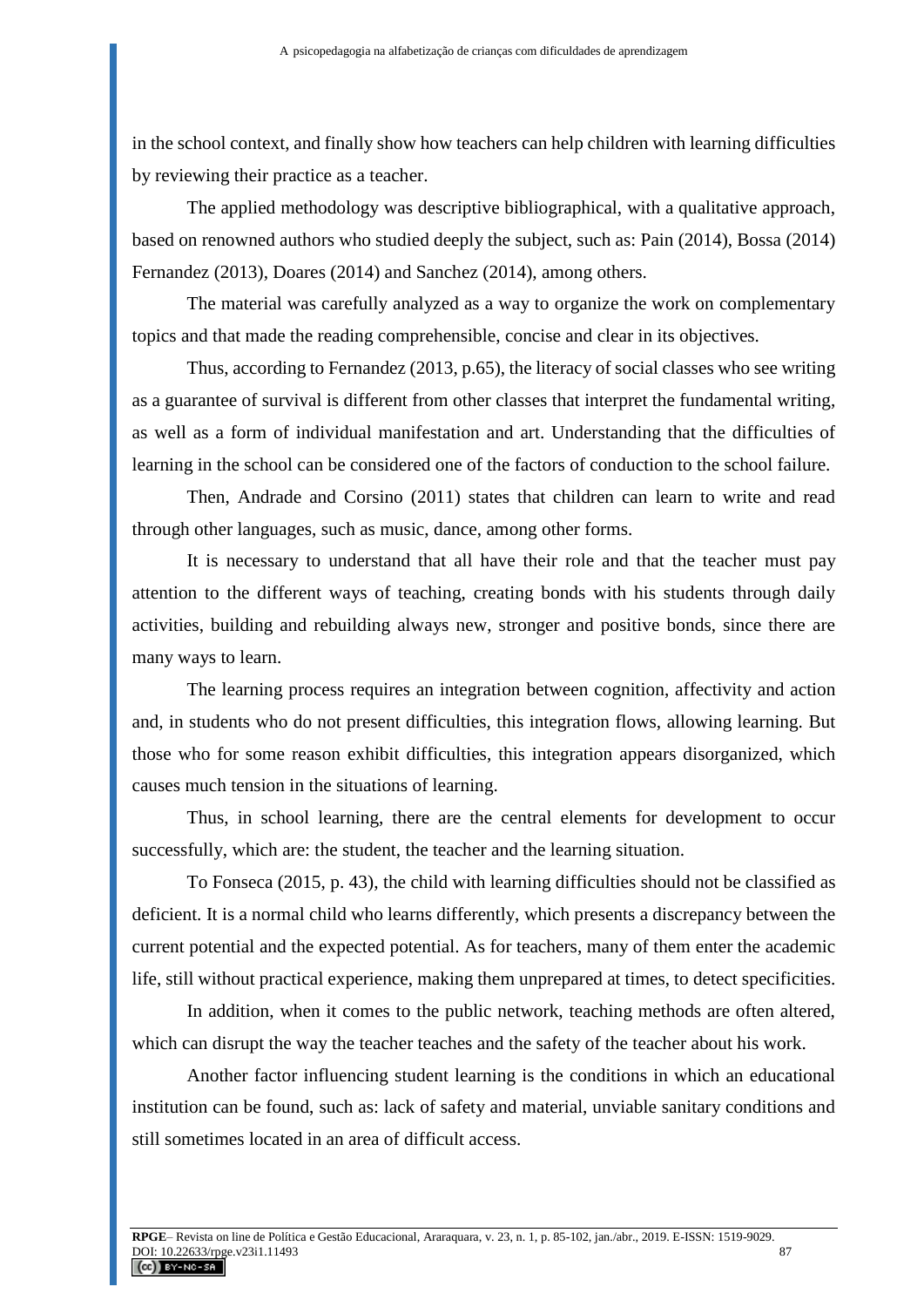In order to support the discussions that we started on the subject, we will delve into the following topic, bringing to this, the important elements for the understanding of the learning difficulties.

## **Understanding learning and literacy**

According to Vallet (2015), learning is the process of acquiring skills, values, knowledge and attitudes, provided through lived experience or studies. It can be analyzed under different scopes. Being the imitation, a primordial process for learning.

To this end, Paim (2014) affirms that pedagogy differentiates the different types of learning, among which we mention, receptive learning (in which the subject understands the content and reproduces the same but discovers nothing), repetitive learning (when the subject memorizes the contents without understanding them or relating them with previous knowledge) learning by discovery (content is not received passively) and meaningful learning (whenever the person relates his previous knowledge with the new ones and endows it of coherence relative to their cognitive structure).

Literacy, for Andrade (2011), consists in learning the alphabet and its use as a communication code. In a more complex way, literacy can be understood as a process in which the individual constructs grammar and its variations. This step is not only synthesized in the acquisition of these mechanical abilities from the act of reading, yet in the competence to decipher, understand, criticize, re-significate and produce knowledge.

## **Defining learning difficulties**

The term learning difficulty began to be used in the 60's and even today, most of the time, is confused by parents and teachers as a simple inattention in the classroom or disobedient children.

But learning difficulty refers to a disorder that can be generated by a range of cognitive, emotional, or neurological problems that affect any area of school performance.

Thus, Polity (2016, p. 87) points out that the difficulties currently faced in literacy are strengthened both by the inheritance of illiteracy and inequalities, as by the present (the extension of the concept of literacy and the expectations of society in relation to its results). However, it is known that the methods can exempt the student who cannot accompany him,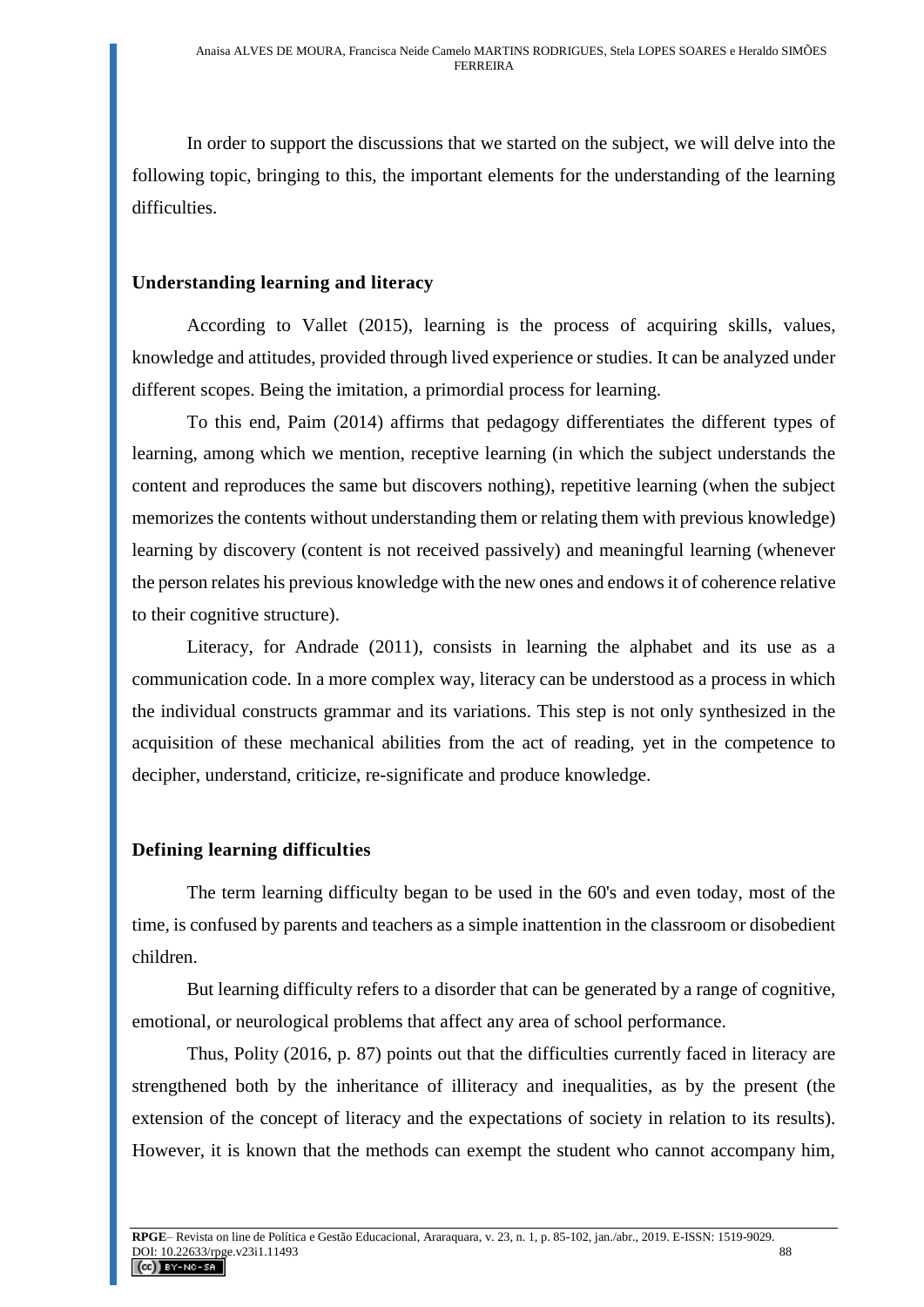since he does not interpret the necessity of this one, especially of those who present learning difficulties.

However, the primary function of the school would be, for most educators, to provide students with ways to consciously and consistently learn the mechanisms of knowledge appropriation. In order to enable them to act critically in their social space.

Considering the difficulties that occur in the teaching-learning of the student, in the schools of Regular Education, the research shows that since the Pre-school the student with special needs presents difficulty of memory, conduct, low esteem.

The child who presents learning difficulties mostly presents several symptoms, such as: sadness, shyness, aggression, anxiety, difficulty interacting with colleagues. According to Fonseca (2015, p. 95):

> Nowadays, there is a moment when the needs of students with learning difficulties are increasingly present in everyday life. In fact, the school has the primary task of "rebuilding" the role and figure of the student, leaving it to be just a receiver, providing the student that is the creator and protagonist of his knowledge. It takes the student to think and seek information for their educational, cultural and personal development is one of the primary and basic tasks of education (Free translation). $<sup>2</sup>$ </sup>

For this, it is essential to take into account learning difficulties, not as failures, but as challenges to be faced, and when these difficulties are addressed, this is seen as common problems in life, offering to those who have difficulties the opportunity to be independent and rebuild as a human being and individual.

In this way, the school will be inclusive when transforming not only the physical network, but the posture, attitudes and mentality of educators, and of the school community in general, to learn to deal with the heterogeneous and to coexist naturally with the differences.

To that end, education systems must respond to the educational needs of students, since the inclusive school movement, however contested it may be, is irreversible and convinces by its logic and the ethics of its social position (BOSSA, p. 74).

Thus, according to Pain (2014, p.106)

 $\overline{a}$ 

The moment is to redo school education, following new paradigms, precepts, tools and educational technologies. The living conditions of the children's

<sup>2</sup> Atualmente, vive-se um momento em que as necessidades dos alunos com dificuldade de aprendizagem estão cada dia mais presente no dia a dia. Chega-se no momento que a escola não pode ser apenas transmissora de conteúdos e conhecimentos, muito mais que isso, a escola tem a tarefa primordial de "reconstruir" o papel e a figura do aluno, deixando o mesmo de ser apenas um receptor, proporcionando ao aluno que seja o criador e protagonista do seu conhecimento. É preciso levar o aluno a pensar e buscar informações para o seu desenvolvimento educacional, cultural e pessoal é uma das tarefas primordiais e básicas da educação.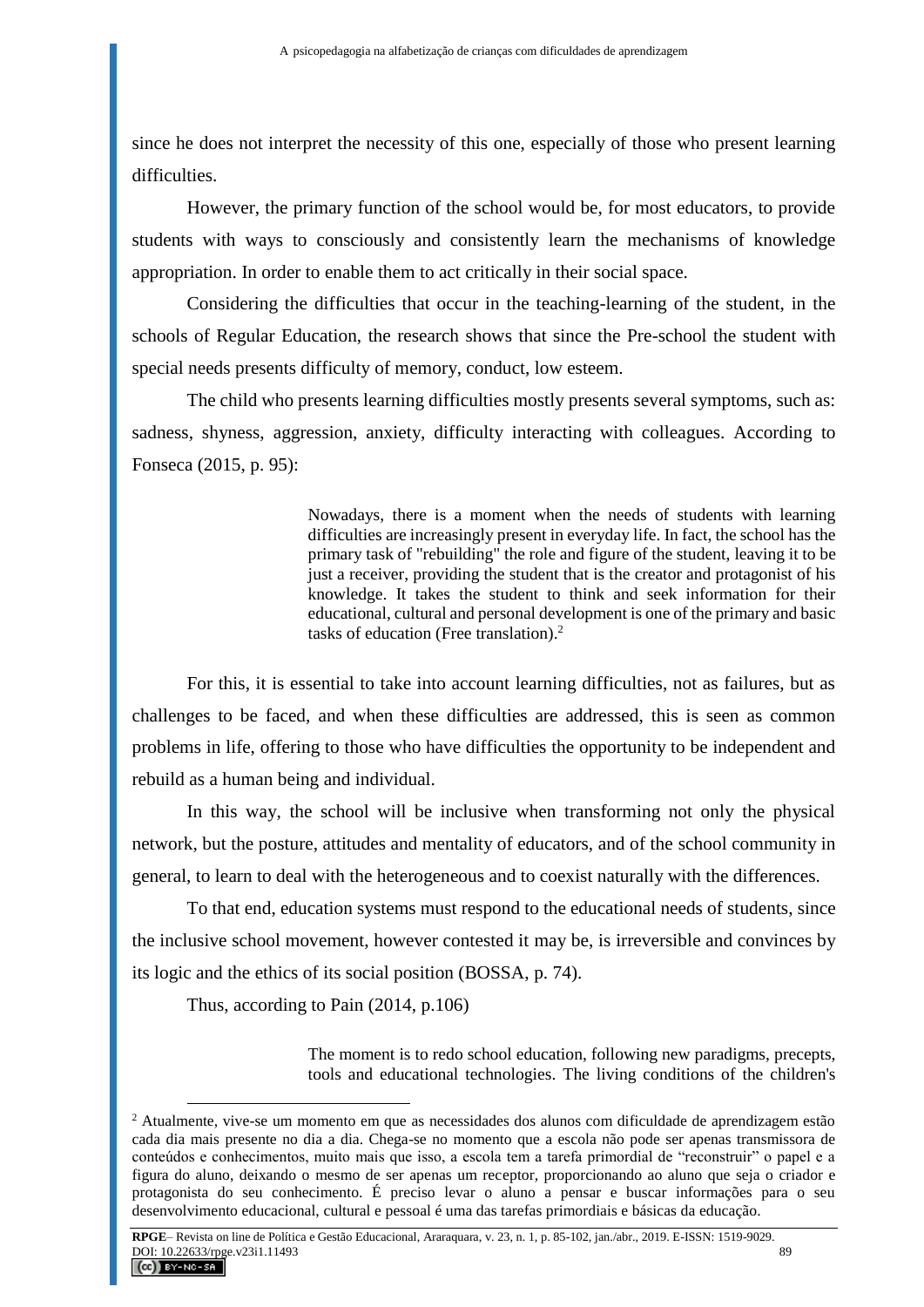families influence the students' learning. In several lower-class families, writing can be limited to signing your own name or, at most, playing short messages. For those who live with this world, writing as the school intends can be weird, undesirable and unnecessary. However, those who live in a social environment where they read newspapers, books, magazines, and in their family life there are often written communication and people who have the habit of reading will be easily led to acquire this habit and will become an active reader (Free translation). 3

Consequently, to literate social classes that see writing as a mere guarantee of survival in society are different from social classes that consider writing, as well as essential, a form of individual manifestation, art and hobby.

The learning difficulties in the school can be considered one of the causes that can lead the student to the school failure.

We cannot disregard that student failure can also be understood as a failure of the school because it cannot handle the diversity of its students. The teacher needs to look at the different ways of teaching, because there are many ways to learn. The teacher must be aware of the importance of creating links with his students through daily activities, building and rebuilding always new, stronger and positive links, always seeking to motivate the students to learn, because the latter, when perceiving that presents difficulties in their learning , often begins to show disinterest, inattention, irresponsibility, aggressiveness and so on.

In this sense, Sanchez (2014, p. 77) assures that the learning difficulty is a "general term that refers to a heterogeneous group and of disorders manifested by significant difficulties in the use of reading and writing".

The same author above says that when it comes to literacy can be observed how much children are potential researchers, because these are always attentive to everything around them, so some children between three and five years in a school, following the same routine, show disinterest, do not show or exchange learning with their colleagues and teachers, bring attention to see if something is wrong or not. In this case, disorders of the nervous system may be occurring, as well as problems of conducts and social interaction, or other influences such as cultural differences, inadequate or insufficient instruction.

<sup>3</sup> O momento é refazer a educação escolar, seguindo novos paradigmas, preceitos, ferramentas e tecnologias educacionais. As condições de vida das famílias das crianças influenciam na aprendizagem dos alunos. Em várias famílias de classe mais baixa, escrever pode limitar-se somente a assinar o próprio nome ou, no máximo, a reproduzir recados curtos. Para quem convive com esse mundo, escrever como a escola pretende pode ser esquisito, indesejável e desnecessário. Entretanto, os que convivem num meio social onde se leem jornais, livros, revistas, e no seu convívio familiar se escrevem com frequência e pessoas que tem o hábito de ler será levado facilmente a adquirir esse hábito e virá a ser um leitor ativo.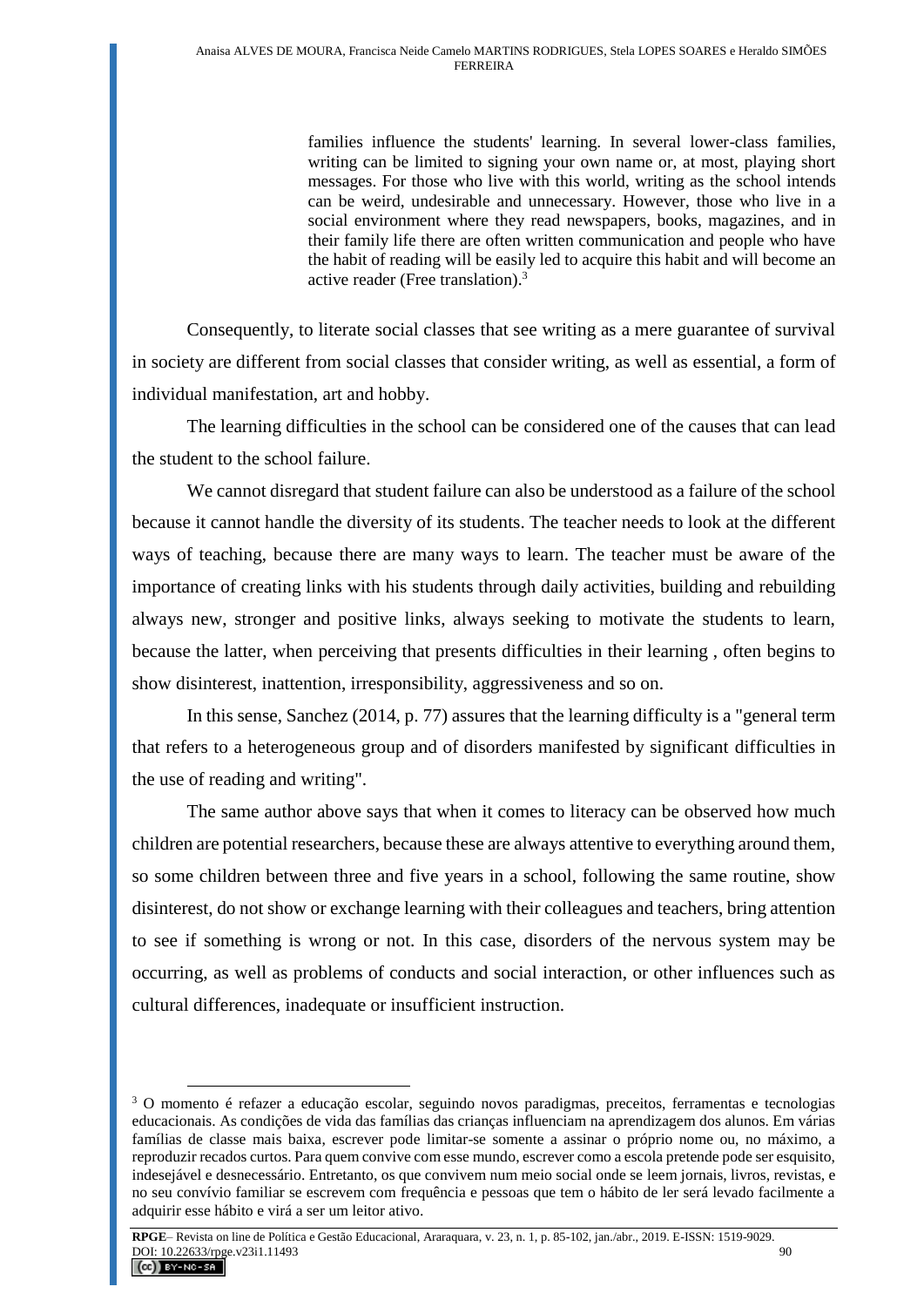It is worth mentioning that the child should be seen as a whole, so that the parts can be reached and identify the possible causes of apparent difficulties, consequent obstacles to the learning process.

There are aspects that become obstacles in the cognitive area of the learner, but no one can learn beyond what their cognitive structure allows. There are also situations that can become discouraging or uninteresting, there being no affective bonds that the learner establishes with the objects and situations of learning. Improper linking also has the ability to prevent or hinder learning. For Vallet (2015, p.55)

> Another obstacle is related to the cultural environment. When the child is accustomed to a certain city, or even a neighborhood, schools are already inserted in a social environment where they have become accustomed and created affective bonds, and due to a sudden change, there may be blockages or difficulties in learning. With each change a new beginning, a new adaptation, and will not always be positive for the learner.<sup>4</sup>

Therefore, the educator must be aware of knowing his students and observing how each one manifests himself, not devaluing the one who is more reserved, who does not answer the questions at the time he is questioned. Contextualizing what we are discussing, Soares (2014, p.143) contributes:

> From a common sense perspective only some students have learning difficulties. Most of the class develops normally, as expected and idealized by the teacher. Unfortunately, this theory is very present in the classrooms, the educator as the owner of the truth and the students having to follow exactly what they are proposed not being able to question, then, for one who does not adapt to the form that the content is shown, having "difficulties" in learning, will be the focus of questions to get to answer what is happening with this child who does not accompany the class.<sup>5</sup>

Learning difficulties can arise in any situation, age and/or time of the school path. Learning requires effort, persistence, in all there are difficulties. The way in which the student reacts to the difficult situation can significantly determine his or her level of success, accomplishment and personal development.

<sup>4</sup> Outro obstáculo está relacionado ao meio cultural. Quando a criança está acostumada em determinada cidade, ou até mesmo bairro, escolas, enfim, já está inserida em meio social onde se habituou e criou laços afetivos, e por determinada situação houver mudança repentina pode ocorrer bloqueios ou dificuldades na aprendizagem. A cada mudança um novo início, uma nova adaptação, e nem sempre será positiva para o aprendiz.

<sup>5</sup> Numa perspectiva de senso comum só alguns alunos têm dificuldades de aprendizagem. A maioria da turma se desenvolve normalmente, como se é esperado e idealizado pelo professor. Infelizmente, essa teoria esta muito presente nas salas de aula, o educador como sendo o dono da verdade e os alunos tendo que seguir exatamente o que lhes são propostos não podendo questionar, então, para aquele que não se adapta à forma que lhe é mostrado o conteúdo, tendo "dificuldades" em aprender, estará sendo o foco de questionamentos para se chegar a resposta do que esta acontecendo com esta criança que não acompanha a turma.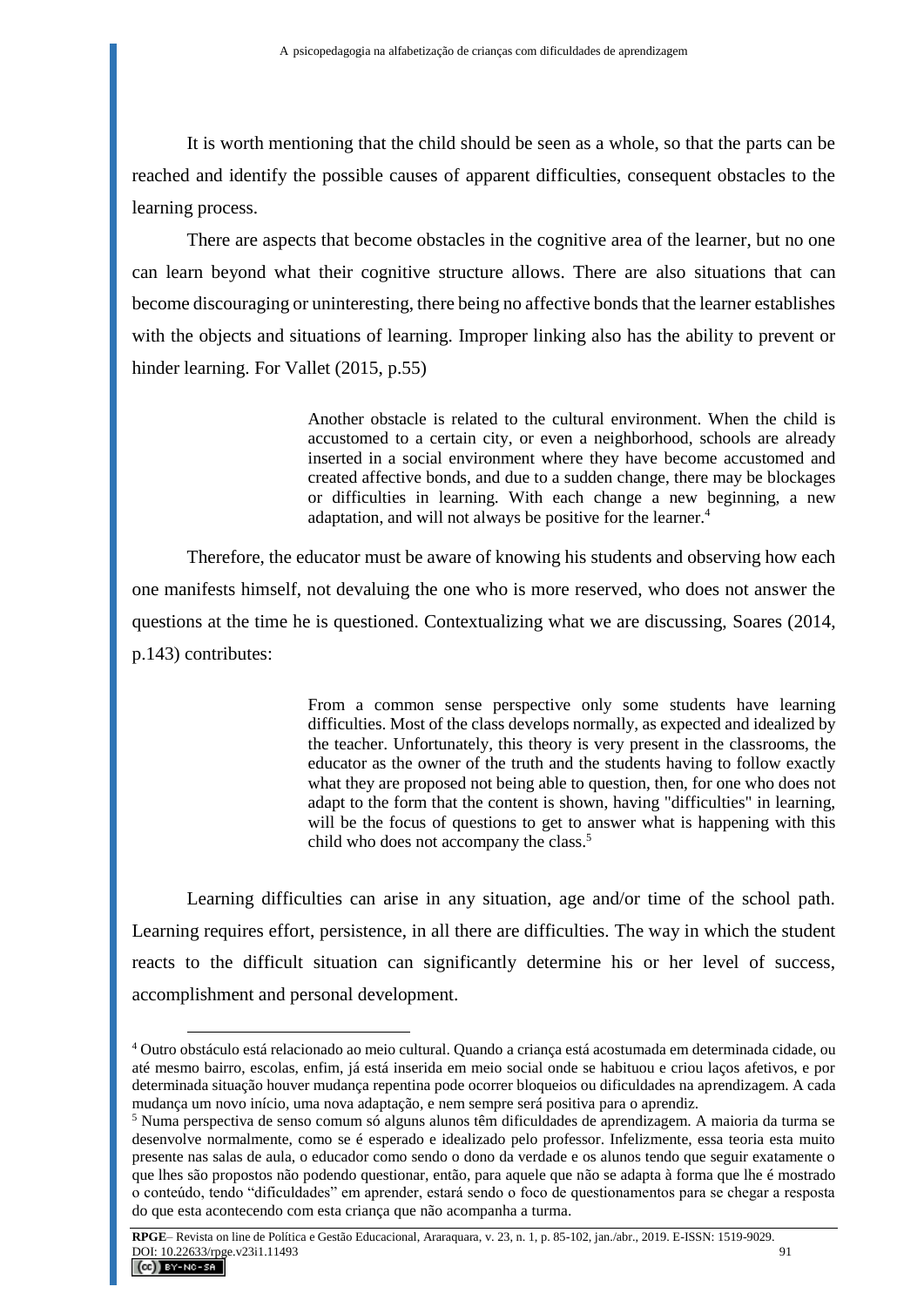#### **Major Learning Disorders that threaten the literacy process**

According to the authors, the most serious disorders that cause learning difficulties are functional immaturity, cerebral dysfunction, dysphasia, dyslexia, dyscalculia, among others that we will see during this topic.

In this way, Tfouni (2013) contextualizes that Functional Imaturity is among other issues, a level of learning difficulty, since the child presents a delay in learning at some point in his life.

According to the same author above, Brain Dysfunction occurs in intelligent children, who socialize normally and communicate in a normal way. Their difficulties occur in specific areas, specific brain limitations occur, such as understanding a certain word or writing certain specific phrases.

In addition, children who experience difficulties are generally not valued by their intelligence, but are marked by their difficulties.

Still other problems are brought up such as Dysphasia that is characterized as being a difficulty that occurs in the area of language, and the child can present difficulty in level of expression or understanding. This difficulty concerns the acquisition of reading. They are children who do not elaborate sentences, express the final parts of words. Usually, there is a family history. The difficulties of associations are severe. Language thinking and association of body members are poor. Having a dominant body side and movements are deficient (POLITY, 2016, p. 32).

Neurological examination presents pathological signs. Children with school dysphasia usually speak late and the vocabulary is poor. In Dyslexia, the child has difficulty identifying the graphic symbols. The disorder is at the level of perception functions, memory and visual analysis.

For Soares (2014, p. 88) the child with dyslexia needs a repetitive phonetic work, as it will have great difficulty in fixing the phonemes. Reading requires the individual to clearly visualize the graphic forms that represent speech sounds. The potentiality of the body influences the learning and in the differential diagnosis of dyslexia.

Another disturbance that can be mentioned is Dyscalculia, which is the inability to understand the mechanism of calculation and the solution of problems. The term dyscalculia is often used when referring specifically to the inability to perform mathematical or arithmetic operations. It is, therefore, a neuropsychological disorder characterized by difficulty in the learning process of calculus and is usually observed in individuals of normal intelligence, who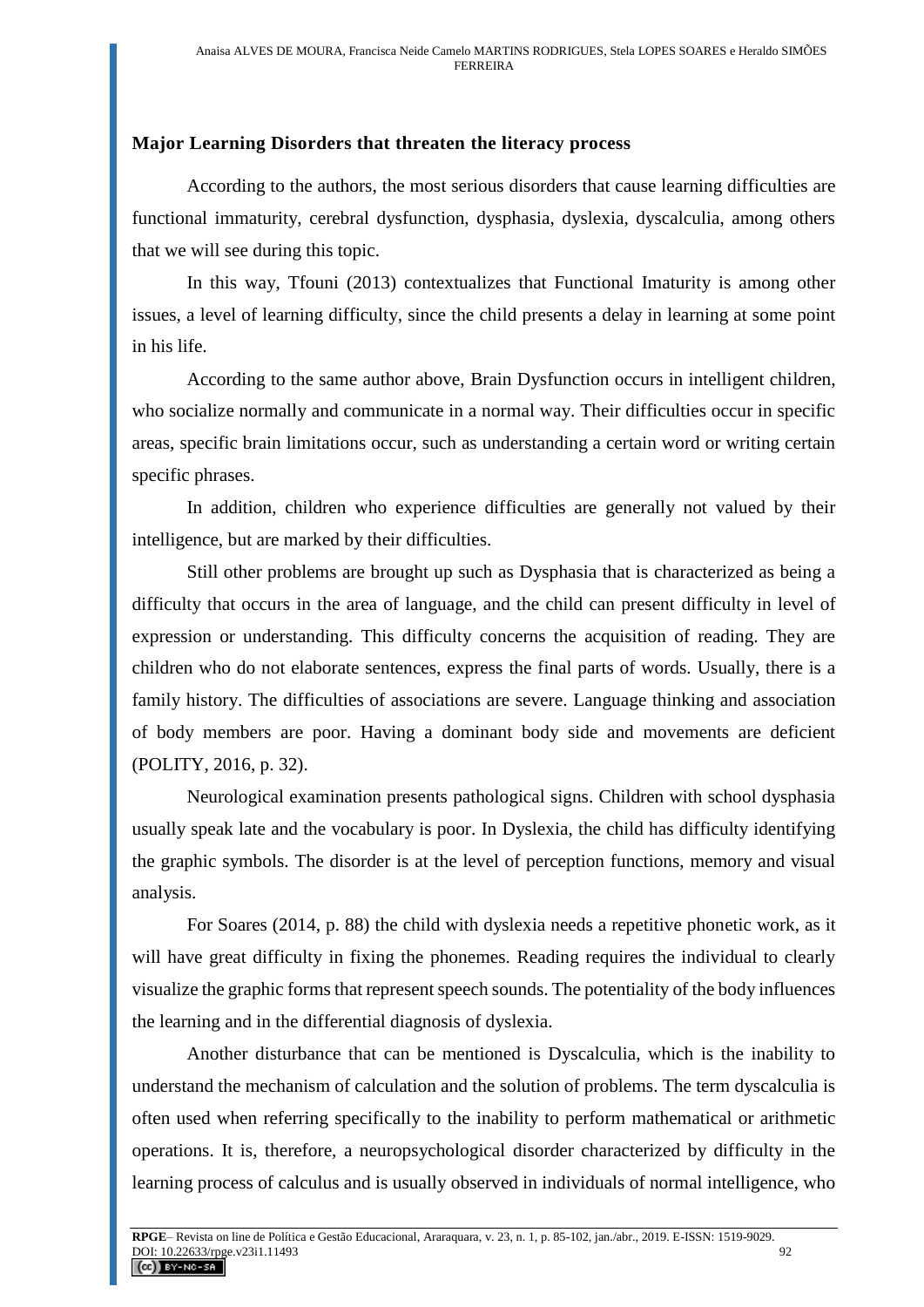present inability to perform mathematical operations and failures in logical-mathematical reasoning (FERNANDEZ, 2013, p. 65).

Attention Deficit or Attention Deficit Disorder (ADD) is characterized by a disorder in which impulses at the brain level occur at a speed that is far above normal. The consequences can be: lack of attention, impulsiveness and aggressiveness.

The school choice is a key factor in working with ADD. The teacher needs to be aware of the disorder and together with the school and the family they draw strategies to adapt the environment to the child.

To Sanchez (2014, p. 32)

The student with ADD has to sit next to the teacher, away from the window, where many stimuli arrive. The classroom should be as clean as possible. All to prevent the child from scattering. Faced with these issues, above all, there must be readiness on the part of the school to learn the difficulties and facilities of each one. Some children are much more ready than others to use writing and reading activities because of the contact that these activities already have in the family environment and in the context in which they live. By observing the uses made by people around reading and writing (usually with a heavy load), these children perceive the social efficacy of these activities early, which are necessary conditions for the development of readiness to write their own writing.<sup>6</sup>

It is in the contact with reading and writing that the child will face any and all difficulties, reaching their goal of being literate. In short, there are several factors responsible for the emergence of difficulties in literacy, but above all the educator must make the work environment richer and more varied, giving children the opportunity to perform body movements and stimulate them in different ways.

Therefore, to understand a little better how this interaction between the teacher working with these disorders, the Psychopedagogue, as well as presenting how this relationship happens, below, we bring important points for this discussion.

#### **The psychopedagogue and learning disorders**

<sup>6</sup> O aluno com TDA precisa sentar próximo à professora, longe da janela, por onde muitos estímulos chegam. A sala de aula deve ser o mais "clean" possível. Tudo para evitar que a criança disperse. Diante dessas questões expostas, acima de tudo precisa haver prontidão por parte da escola para aprender as dificuldades e facilidades de cada um. Algumas crianças estão muito mais prontas do que outras para usar as atividades de escrita e leitura, em função do contato que já têm essas atividades no ambiente familiar e no seu contexto em que vivem. Observando os usos que fazem as pessoas ao seu redor dos atos de leitura e escrita (normalmente revestidos de forte carga significativa), essas crianças percebem cedo a eficácia social destas atividades, condições necessárias para o desenvolvimento de prontidão para a construção da sua própria escrita.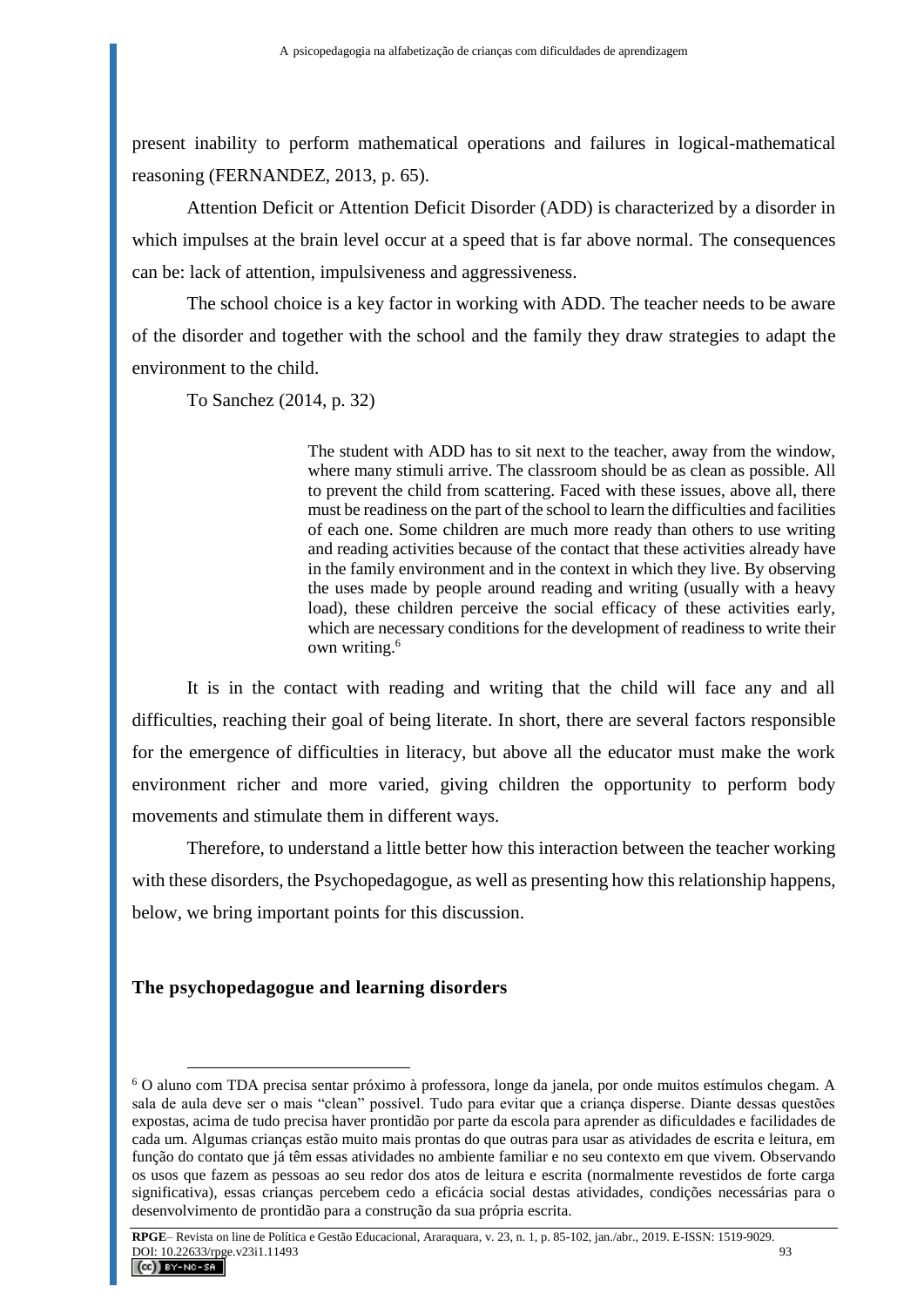The identity of Psychopedagogy is that its appearance clearly represents a political issue, since its existence seems to threaten the field of work of other professionals, especially those who belong to the reference groups.

To Soares (2014, p. 87)

In practice, the psychopedagogue has as a model, roles assumed both by the psychologist in what concerns the clinical performance, and the pedagogue, in the work with learning. Historically it is from these models that the psychopedagogue's identity emerges with a specificity that is its own. The action of the professionals that deal with the problems of learning, starting from the daily life, constructed its praxis, establishing new ideals, thus giving elements that allow the revision of the educational action. In institutions, the psychopedagogue fulfills the important function of socializing the available knowledge, promoting cognitive development and the construction of norms of conduct inserted in a broader social project, seeking to counteract and counterbalance the need for repression.<sup>7</sup>

By doing so, most issues can be addressed in a preventive way, before they become real problems, and/or also interventive, if the learning difficulty is already evident. Polity (2016, 54) makes mention of the importance of prevention and psychopedagogical intervention, but also emphasizes that we cannot ignore the phase preceding these actions.

The Psychopedagogy being a preventive and therapeutic work, does not fail to result in a theoretical work. That is, in both preventive and clinical practice, the professional is always based on the theoretical referential adopted. We believe that the theory could contribute to such a reference by paying attention to the performance of school-age children.

As Pain think (2014, p. 93)

The learning problem is not a reference term for a single disorder but a wide range of problems that affect a student's productivity and school life. It is attributed to several different causes and aspects that can impair brain function. Sometimes the learning difficulties are so subtle that this child does not seem to have a problem, but they may have average intelligence or higher and be exceptional in some areas.<sup>8</sup>

 $\overline{a}$ <sup>7</sup> Na prática, o psicopedagogo tem como modelo, papéis assumidos tanto pelo psicólogo no que tange a atuação clínica, como do pedagogo, no trabalho com aprendizagem. Historicamente é a partir destes modelos que surge a identidade do psicopedagogo com uma especificidade que lhe é própria. A ação dos profissionais que lidam com os problemas de aprendizagem, a partir da cotidianidade construiu sua práxis, estabelecendo novos ideais, dando assim elementos que possibilitam a revisão da atuação educacional. Nas instituições o psicopedagogo cumpre a importante função de socializar os conhecimentos disponíveis, promover o desenvolvimento cognitivo e a construção de normas de conduta inseridas num mais amplo projeto social, procurando afastar, contrabalançar a necessidade de repressão.

<sup>8</sup> O problema de aprendizagem não é um termo para referência de um único distúrbio, mas a uma ampla gama de problemas que afetam o rendimento e a vida escolar do aluno. É atribuído a várias causas e aspectos diferentes que podem prejudicar o funcionamento cerebral. Às vezes, as dificuldades de aprendizagem são tão sutis que essa criança não parece ter problema, mas podem apresentar uma inteligência na média ou superior e serem excepcionais em algumas áreas.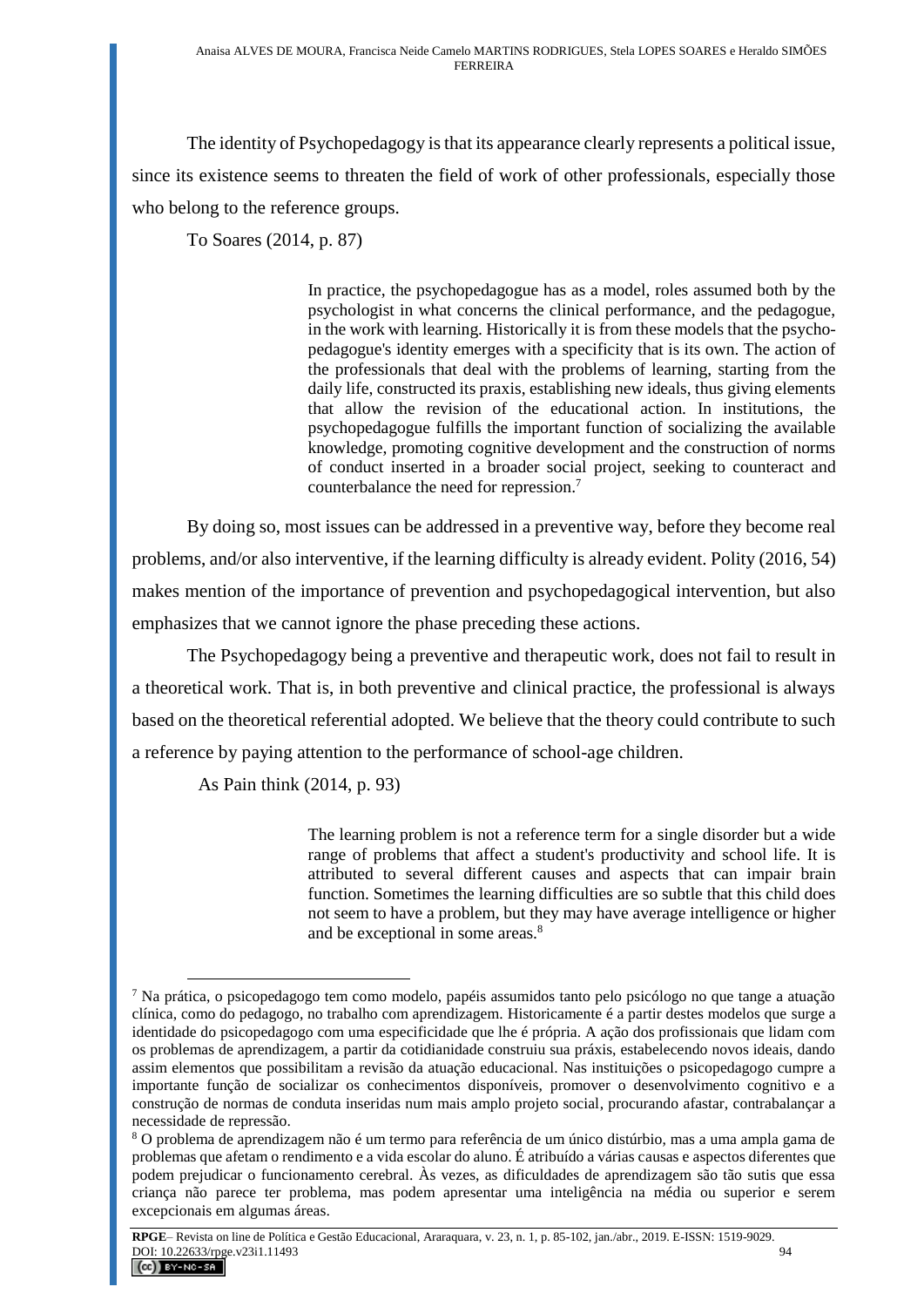Bossa (2014, p. 64) states that: "Learning disorders are understood as a term used to explain neurological impairment that interfere with the student's perception and processing of information, impeding their learning." However, Pain (2014, p. 65) considers the difficulty to learn as a symptom, which fulfills a positive function as integrative as learning, and which can be determined by:

> • Organic factors: related to aspects of anatomical functioning, such as the functioning of the sense organs and the central nervous system; • Specific factors: related to the specific difficulties of the individual, which cannot be verified organically, but which are manifested in the area of language or spatial and temporal organization, among others; • Psychogenic factors: a distinction needs to be made between learning difficulties arising from a symptom or inhibition. When related to a symptom, non-learning has an unconscious meaning; when related to an inhibition, it is an intellectual retraction of the ego occurring a diminution of the cognitive functions that ends up causing the learning problems; • Environmental factors: related to objective environmental conditions that may or may not favor the individual's learning.<sup>9</sup>

It is thus emphasized that an individual with learning difficulties does not necessarily have low or high IQ, it only means that he is working below capacity due to a difficulty factor in areas such as visual or auditory processing. Learning difficulties are usually identified in the schooling phase, by professionals as psychologists, through specific assessments of intelligence, content and learning processes (SOARES, 2014, page 43).

In general, the child with learning difficulties presents an uneven line in their development, learning difficulties are not caused by environmental poverty and/or by mental retardation or emotional disorders.

Therefore, Fonseca (2015) says that the child with learning difficulties should not be classified as deficient, but as a normal child who learns in a differentiated way, which presents a discrepancy between the current potential and the expected potential. Not belonging to any category of disability, not even a mental disability, because it has a cognitive potential that is not realized in terms of educational achievement.

<sup>9</sup> • Fatores orgânicos: relacionados com aspectos do funcionamento anatômico, como o funcionamento dos órgãos dos sentidos e do sistema nervoso central; • Fatores específicos: relacionados à dificuldades especificas do individuo, os quais não são passíveis de constatação orgânica, mas que se manifestam na área da linguagem ou na organização espacial e temporal, dentre outros; • Fatores psicógenos: é necessário que se faça a distinção entre dificuldades de aprendizagem decorrentes de um sintoma ou de uma inibição. Quando relacionado a um sintoma, o não aprender possui um significado inconsciente; quando relacionado a uma inibição, trata-se de uma retração intelectual do ego ocorrendo uma diminuição das funções cognitivas que acaba por acarretar os problemas para aprender; • Fatores ambientais: relacionados às condições objetivas ambientais que podem favorecer ou não a aprendizagem do indivíduo.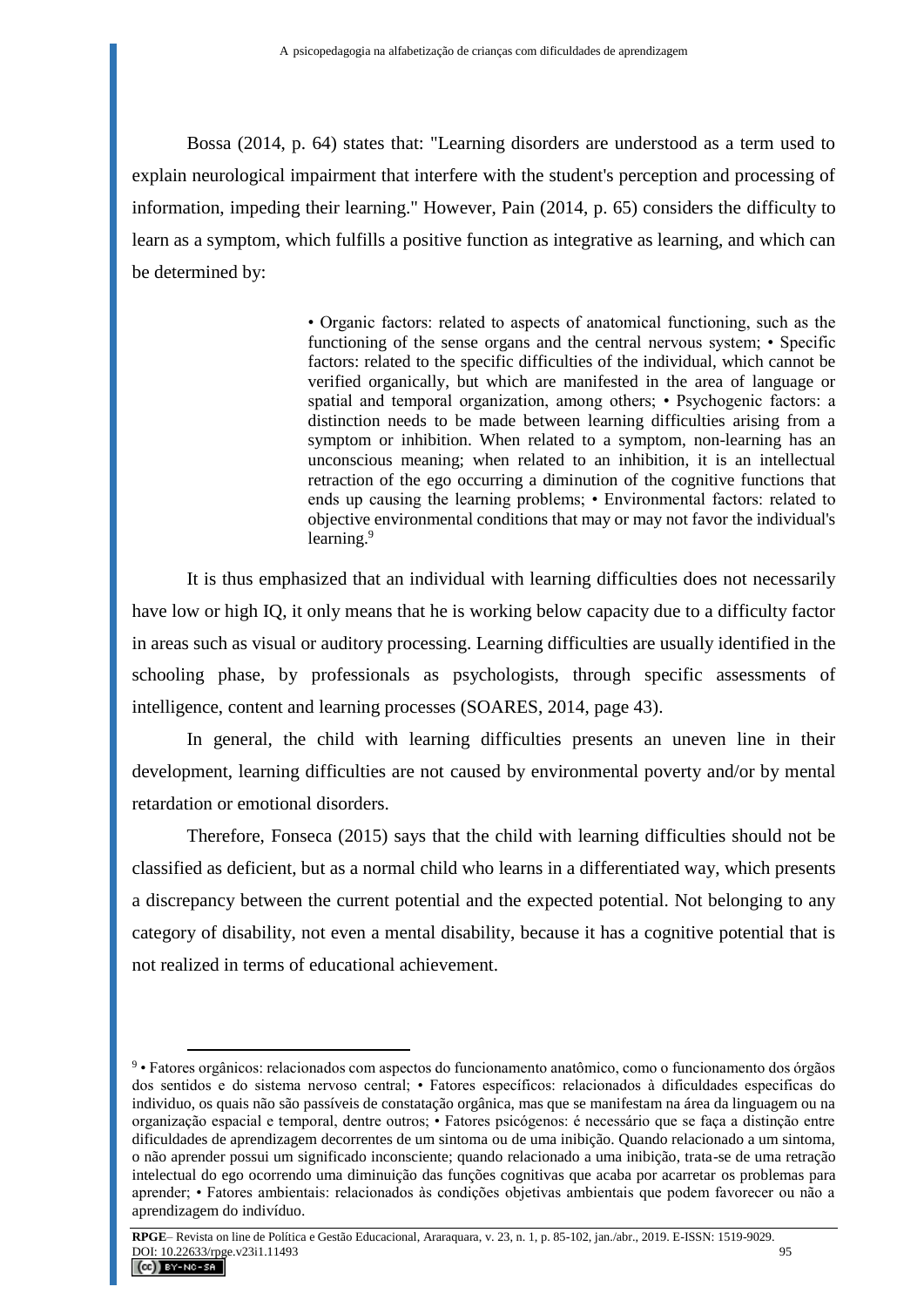The risk is not to detect these cases, not to provide, at the appropriate time, preventive pedagogical interventions in the maturation periods. If not detected early, school can influence and reinforce maladaptation, culminating, often later, in mental delay, delinquency or sociopathies.

## **Psychopedagogy interventions in the reduction of learning problems**

According to Medina (2016), the interventional activities should always begin with the children, because at this stage they are in full development of the different aspects of learning.

Thus, when a child has difficulty learning, it is common for the teacher, or parents, to wait for an "awakening" or for the child to learn, sooner or later, as his classmates does.

Thus, the work of the psychopedagogues implies understanding the subject's learning situation within his own context. Such understanding requires a particular modality of performance for the situation under study, which means that there are no predetermined procedures. For Sanchez (2014, p. 54), the psycho-pedagogical activity has its central object of study around the human learning process: its evolutionary patterns. For Polity (2016, p. 85)

> "[...] their normal and pathological evolutionary patterns as well as the influence of the environment (family, school, society) on their development." Psychopedagogy studies the act of learning and teaching, always taking into account the internal and external realities of learning, taken together. And, more, trying to study the construction of knowledge in all its complexity, trying to put on equal footing the cognitive, affective and social aspects that are implicit to it. $10$

Complementing, Scoz *et al*. (2014) states that the psychopedagogue studies the learning process and its difficulties, and in a professional action, it must involve several fields of knowledge, integrating them and synthesizing them. According to Bossa (2014, p. 59), the field of action of the psychopedagogue refers not only to the physical space where this work occurs, but also to the epistemological space that belongs to it, that is, the place of this field of activity and how to approach its object of study.

Soares observes (2014, p. 107),

 $10$  "[...] seus padrões evolutivos normais e patológicos bem como a influência de meio (família, escola, sociedade) no seu desenvolvimento." A Psicopedagogia estuda o ato de aprender e ensinar, levando sempre em conta as realidades interna e externa da aprendizagem, tomadas em conjunto. E, mais, procurando estudar a construção do conhecimento em toda a sua complexidade, procurando colocar em pé de igualdade os aspectos cognitivos, afetivos e sociais que lhe estão implícitos.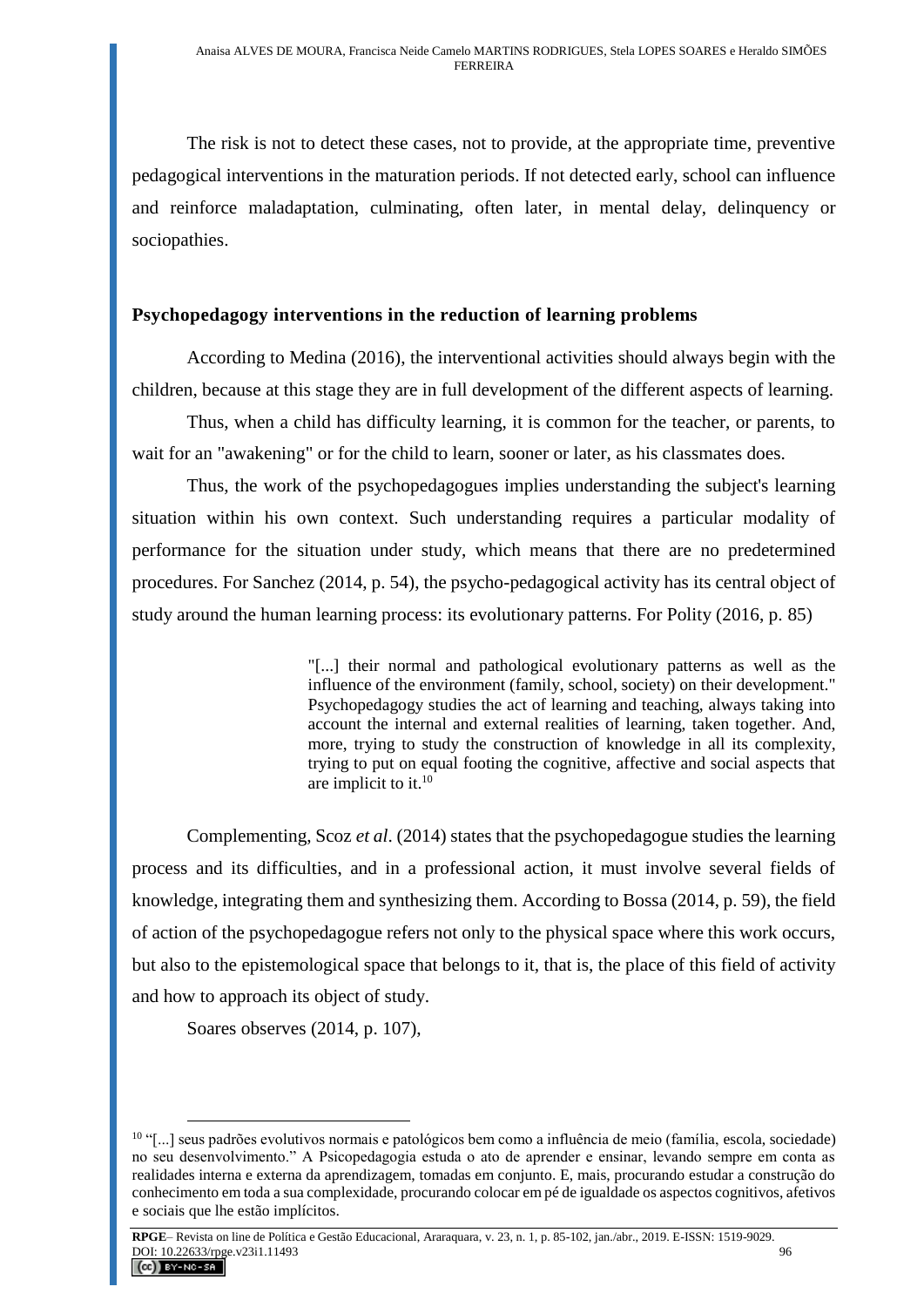The early diagnosis of learning disorders is a fundamental point for overcoming school difficulties. For the same author the psychopedagogue has the function of guiding educators and parents on the best way to deal with the child, directs the development of school reinforcement programs and the adoption of clinical and/or educational strategies that assist the child in school development. It is also necessary that the psychopedagogue knows what is to teach and what is to learn; how they interfere with educational systems and methods; the structural problems that intervene in the emergence of learning disorders and in the school process.<sup>11</sup>

As exposed above, for the psychopedagogue, learning is a process that involves putting into action different systems that intervene in every subject: the relations network and the cultural and language codes that, before birth, take place in every human being that he joins society.

Psychopedagogue's work refers to a knowledge and know-how, to subjective and relational conditions - especially family and school - to the inhibitions, delays and deviations of the subject or group to be diagnosed. The knowledge of the psychopedagogue does not crystallize in a fixed delimitation, nor in the deficits and subjective changes of learning, but it evaluates the possibility of the subject, the affective availability of knowing and doing, recognizing that knowledge belongs to the subject.

So, Fernández (2013, p. 62) adds:

The "listening" of psychopedagogy does not lie in the student, in the teacher, in society or in the family, but in the multiple relationships between them. Toward a preliminary synthesis, the psychopedagogue's activity refers to the establishment of the founding mark of therapeutic action - the definition of the clinical relation universe - and which therefore encompass elements such as time, place, frequency, duration, material of work and establishment of the activity, in this modality of treatment that always aims to solve the learning problems. We can observe that the performance of the psychopedagogue seeks to have an integrated and integrative view of human learning, considering its normal and pathological evolutionary patterns, as well as the influences of the social environment (family, school and society), which are determinants of its development.<sup>12</sup>

 $\overline{a}$  $11$  O diagnóstico precoce do transtorno de aprendizagem é um ponto fundamental para a superação das dificuldades escolares. Para o mesmo autor o psicopedagogo tem a função de orientar os educadores e pais sobre a melhor forma de lidar com a criança, direciona a elaboração de programas de reforço escolar e a adoção de estratégias clínicas e/ou educacionais que auxiliam a criança no desenvolvimento escolar. É preciso, também, que o psicopedagogo saiba o que é ensinar e o que é aprender; como interferem os sistemas e métodos educativos; os problemas estruturais que intervêm no surgimento dos transtornos de aprendizagem e no processo escolar.

 $^{12}$  A "escuta" da psicopedagogia não se situa no aluno, no professor, na sociedade ou família, e sim nas múltiplas relações entre eles. Em direção a uma síntese preliminar, a atuação do psicopedagogo, refere-se ao estabelecimento do marco fundante da ação terapêutica – a definição do universo da relação clínica – e que, portanto, englobam elementos como tempo, lugar, frequência, duração, material de trabalho e estabelecimento da atividade, nessa modalidade de tratamento que tem como objetivo, sempre, solucionar os problemas de aprendizagem. Podemos observar que, a atuação do psicopedagogo busca ter, uma visão integrada e integradora da aprendizagem humana, considerando seus padrões evolutivos normais e patológicos, bem como as influências do meio social (família, escola e sociedade), determinantes do seu desenvolvimento.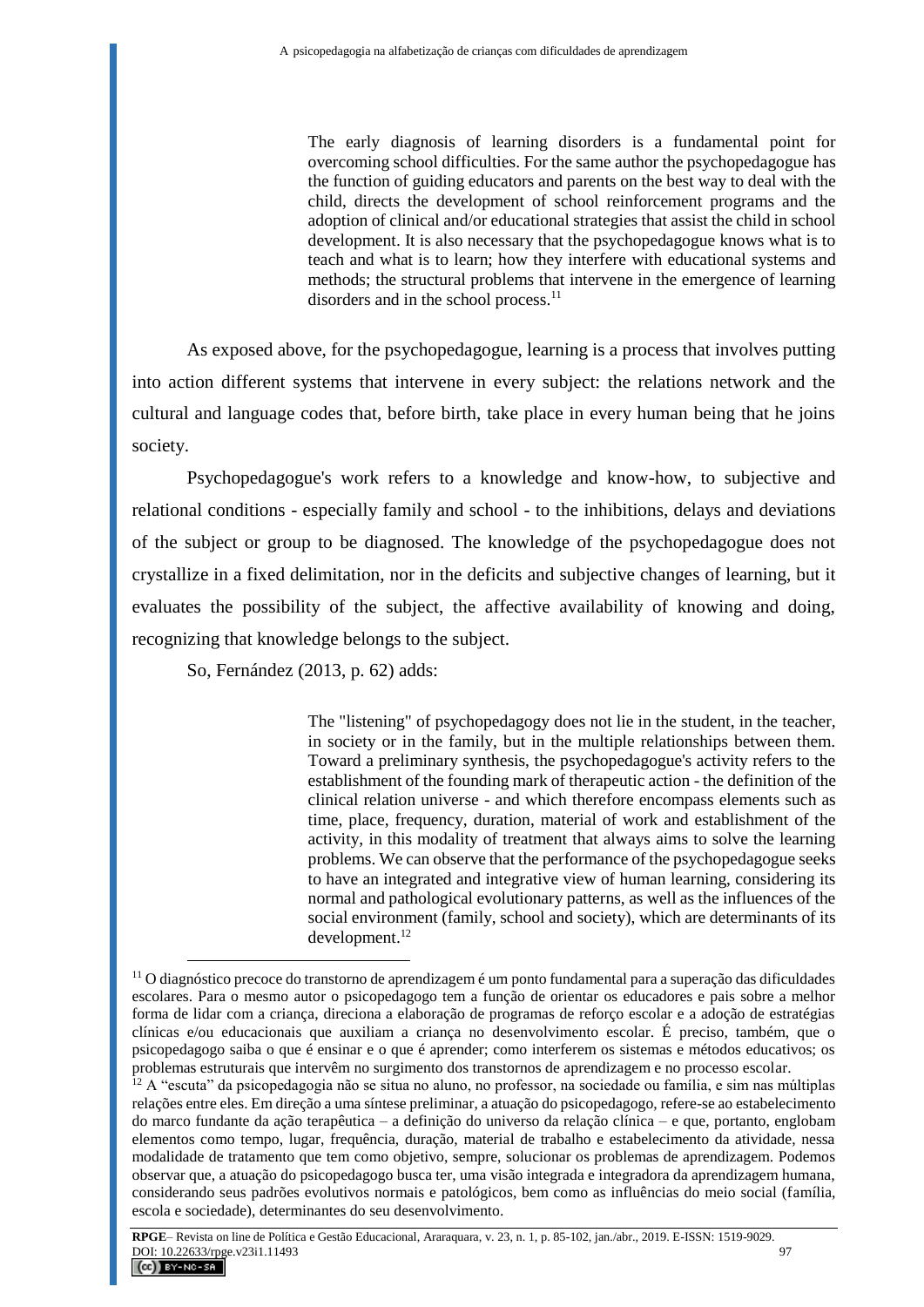The psychopedagogue's clinical work has a preventive function insofar as, in treating certain problems, it can prevent the appearance of others as well as soften or heal existing ones. The psychopedagogue checks the characteristics of the family, the school, or even the teacher, because they can be the triggering cause of the learning problem.

Thus, these characteristics that constitute the problematic cause also influence the approach of the professional. Even if the psychopedagogue wished, it would be impossible to deny the family, the school, the teacher or even the community. In the opinion of Fernández (2013) and Paín (2014), on the above, the authors consider that:

> The learning problem can be generated by causes internal or external to the family structure and individual, even if overlapping. The problems occasioned by external causes are called by these authors of reactive learning problems, and those whose causes are internal to the subject's personality structure are called inhibitions or symptoms - both terms borrowed from psychoanalysis.<sup>13</sup>

To solve school failure, when it comes from causes linked to the child's individual and family structure, specialized psychopedagogical intervention will be required. To seek the remission of this problem, we must call for a clinical psychopedagogical treatment that seeks to free the intelligence and mobilize the pathological circulation of knowledge in its family group (FERNÁNDEZ, 2013).

In this perspective Weiss (2015, p. 70) affirms that psychopedagogical practice should consider the subject as a global being, composed of the organic, cognitive, affective, social and pedagogical aspects.

The organic aspect concerns the biological construction of the subject, therefore, the difficulty of learning of organic cause would be related to the body. The cognitive aspect is related to the functioning of cognitive structures. In this case, the learning problem would reside in the structures of the subject's thinking. For Scoz *et al.*, (2014, p. 104)

> The affective aspect concerns the affectivity of the subject and his relationship with learning, with the desire to learn, because the individual may not be able to establish a positive bond with learning. The social aspect refers to the relation of the subject with the family, with the society, its social and cultural context. And, therefore, a student may not learn because he presents cultural deprivation in relation to the school context. Finally, the pedagogical aspect,

 $13$  O problema de aprendizagem pode ser gerado por causas internas ou externas à estrutura familiar e individual, ainda que sobrepostas. Os problemas ocasionados pelas causas externas são chamados por essas autoras de problemas de aprendizagem reativos, e aqueles cujas causas são internas à estrutura de personalidade ou familiar do sujeito denominam-se inibição ou sintoma – ambos os termos emprestados da Psicanálise.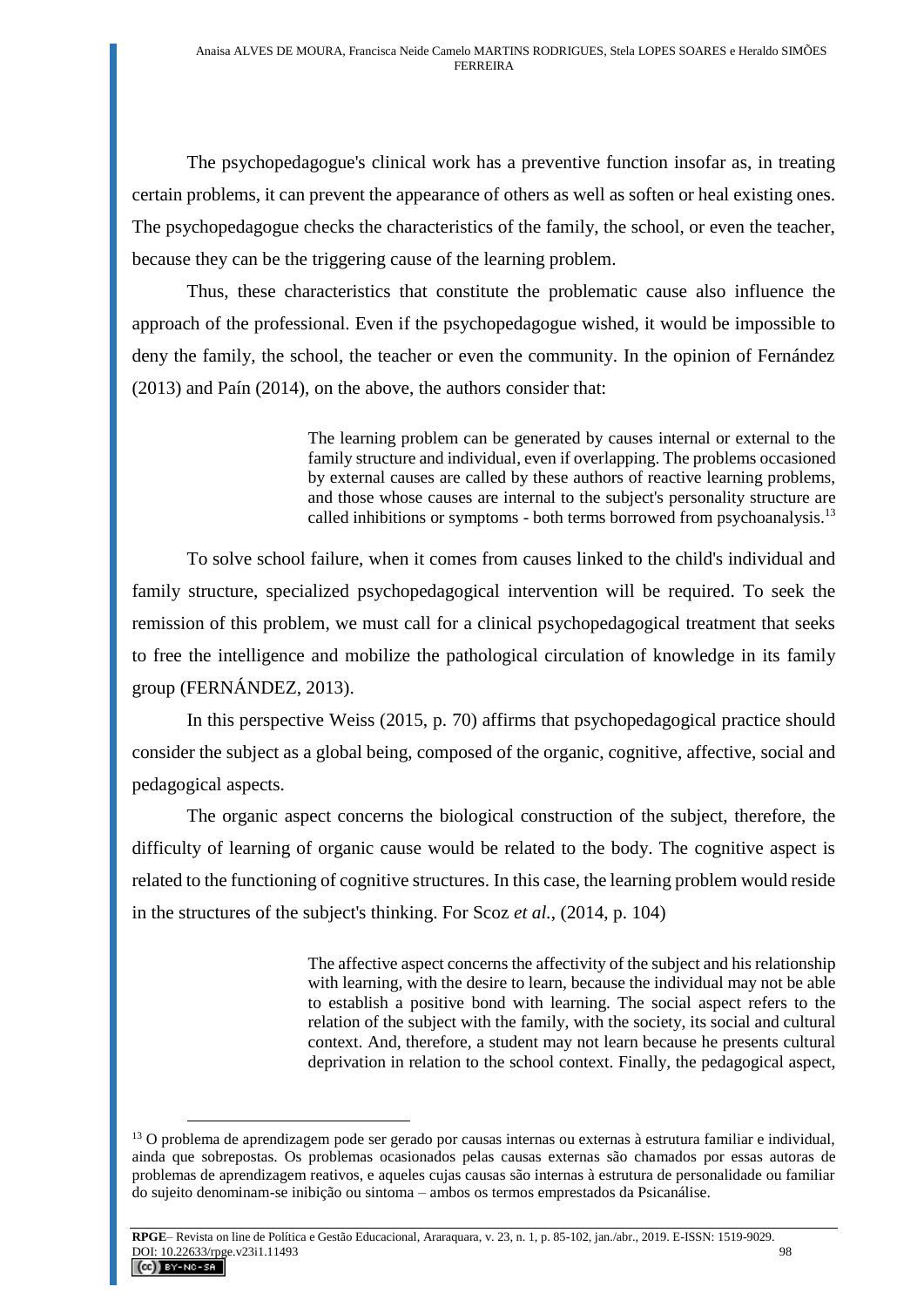which is related to the way the school organizes its work, that is, the method, the evaluation, the contents, the way of teaching the class, among others.<sup>14</sup>

Thus, teachers should undertake a psychopedagogical reflection to analyze why their student does not learn or demonstrate difficulty in learning what is proposed in the literacy process.

In this sense, Fernandez (2015, p.86) affirms that the contributions of Psychopedagogy go far beyond reading and writing, the child must bring with him experiences of his social space and when he reaches the classroom he will be communicating with other children and other experiences different from his own, where there will be simultaneous interaction and learning from one another.

Therefore, it is very important to have an interaction between family and school, teacher meeting parents or guardians and vice versa. It is important to emphasize that the confidence that parents must acquire in school and in the teacher are fundamental for parents to feel more secure and comfortable in leaving the child in the institution.

It is, undoubtedly, the school the main responsible for the large number of children referred to the clinic for learning problems. Thus, it is extremely important that Psychopedagogy makes its contribution to the school, either in order to promote learning or even deal with disorders in this process (PAÍN, 2014, p. 62).

Therefore, it is the field of action of the psychopedagogue, clinical or institutional, that is aiming to promote a comprehensive understanding of the child and the school context in which the child is inserted, providing the development of the same, both individually and in the collective, from an interventive and preventive perspective. To support this information, in the studies of Vallet (2015, p. 105), the author states that:

> From this point of view, the psychopedagogue has been working with great success in School Institutions, where its main role is to analyze the factors that favor, intervene or hamper good learning in an institution. Proposes and helps the development of projects that are conducive to change. It can be verified that the goal of the psychopedagogue is to: • • Guide the child or institution to reinsert itself, to recycle itself into normal and healthy schooling, according to its possibilities and interests; To promote learning, guaranteeing the well-

<sup>&</sup>lt;sup>14</sup> O aspecto afetivo diz respeito à afetividade do sujeito e de sua relação com o aprender, com o desejo de aprender, pois o indivíduo pode não conseguir estabelecer um vínculo positivo com a aprendizagem. O aspecto social referese à relação do sujeito com a família, com a sociedade, seu contexto social e cultural. E, portanto, um aluno pode não aprender porque apresenta privação cultural em relação ao contexto escolar. Por último, o aspecto pedagógico, que está relacionado à forma como a escola organiza o seu trabalho, ou seja, o método, a avaliação, os conteúdos, a forma de ministrar a aula, entre outros.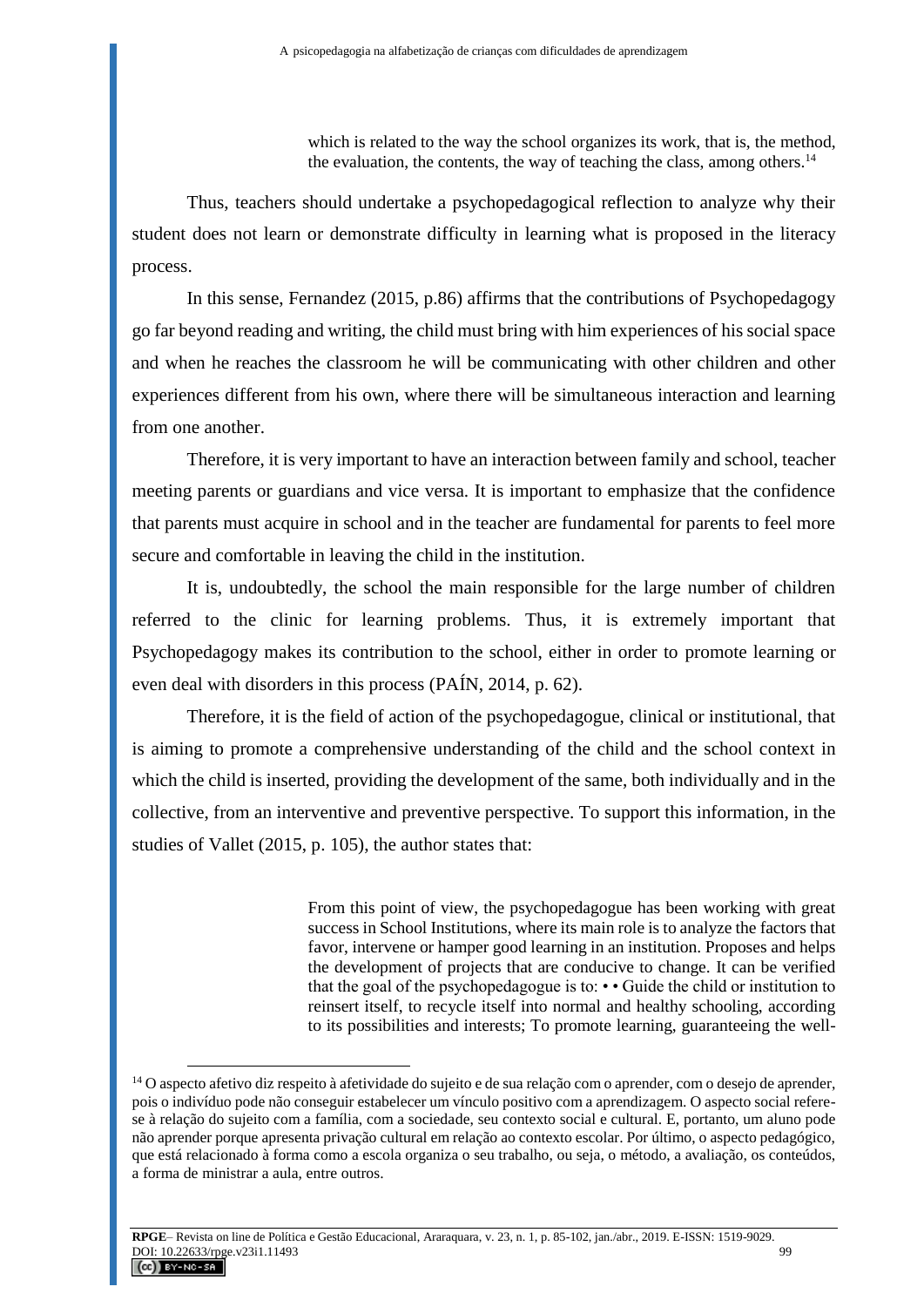being of children in professional care, • • making use of available resources, including the Inter professional relationship; To attend to the children who present difficulties to learn by different causes, thus being, socially or pedagogically misfit; Encourage the learning child to become increasingly autonomous towards the environment, to interact with peers, and to resolve conflicts between themselves; to be independent and curious; to use their own initiative; Have confidence in the ability to form own ideas of things; to express their ideas with conviction and to live constructively with fears and anguishes. The Psychopedagogue is a professional that has much to teach about the teacher/student, teacher/school links and its incidence in the construction of knowledge and in the subjective constitution of students and educators.<sup>15</sup>

Currently, Psychopedagogy works with a conception of learning according to which participates in this process a biological equipment with affective and intellectual dispositions that interfere in the relation form of the subject as means, these dispositions influence and are influenced by the sociocultural conditions of the subject and his environment. For all this, the psychopedagogue must be a professional that has multidisciplinary knowledge, because its performance is a process of diagnostic evaluation, and it is necessary to establish and interpret data in several areas.

The knowledge of these areas will make the psychopedagogical professional understand the diagnostic framework of the learner and with this, will favor the choice of the most appropriate methodology, that is, the corrective process, with a view to overcoming the learner's difficulties. At the end of this theme, we confirm that the multidisciplinary area of knowledge of the Psychopedagogue professional seeks to understand how the learning processes occur and to understand the possible difficulties located in this movement.

Similarly, Soares (2014, p. 123) points out that:

Psychopedagogy studies the act of learning and teaching, always taking into account the internal and external realities of learning, taken together. And, more, trying to study the construction of knowledge in all its complexity,

 $\overline{a}$ <sup>15</sup> Sob esta ótica o psicopedagogo vem atuando com muito sucesso nas Instituições Escolares, onde o seu papel principal é o de analisar os fatores que favorecem, intervém ou prejudicam uma boa aprendizagem em uma instituição. Propõe e ajuda o desenvolvimento dos projetos favoráveis a mudanças. Pode-se verificar que, o objetivo do psicopedagogo é o de: • • Conduzir a criança ou a Instituição a reinserir-se, reciclar-se numa escolaridade normal e saudável, de acordo com as possibilidades e interesses dela; Promover a aprendizagem, garantindo o bem estar das crianças em atendimento profissional, • • valendo-se dos recursos disponíveis, incluindo a relação Inter profissional; Atender as crianças que apresentem dificuldades para aprender por diferentes causas, estando assim, inadaptados social ou pedagogicamente; Encorajar a criança que aprende à tornar-se cada vez mais autônomo em relação ao meio, em interagir com os colegas e resolver os conflitos entre eles mesmos; a ser independente e curioso; a usar iniciativa própria; Ter confiança na habilidade de formar ideias próprias das coisas; a exprimir suas ideias com convicção e conviver construtivamente com medos e angústias. O Psicopedagogo é um profissional que tem muito a ensinar sobre o vínculo professor/aluno, professor/escola e sua incidência na construção do conhecimento e na constituição subjetiva de alunos e educadores.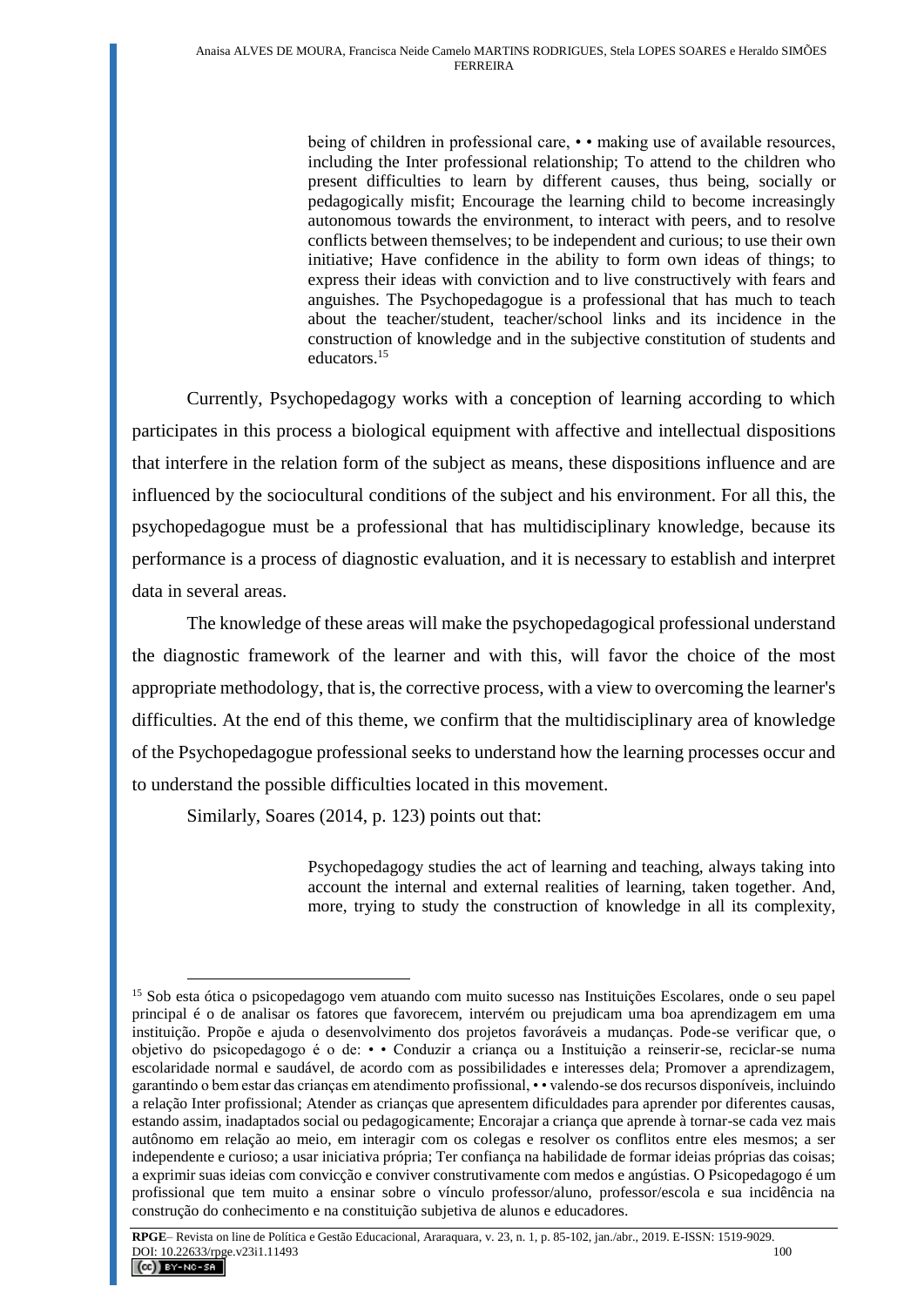trying to put on equal footing the cognitive, affective and social aspects that are implicit to it.<sup>16</sup>

For Scoz *et al.* (2014) the psychopedagogue studies the learning process and its difficulties, and in a professional action it must encompass several fields of knowledge, integrating and synthesizing them. Emphasizes Bossa (2014, p. 32) that the field of action of the psychopedagogue refers not only to the physical space where this work occurs, but also to the epistemological space that belongs to it, that is, the place of this field of activity and the way of approaching its object of study.

Fonseca (2014, p. 77) observes:

The early diagnosis of learning disorders is a fundamental point for overcoming school difficulties. For the same author the psychopedagogue has the function of guiding educators and parents on the best way to deal with the child, directs the development of school reinforcement programs and the adoption of clinical and/or educational strategies that assist the child in school development.<sup>17</sup>

It is also necessary that the psychopedagogue knows what it is to teach and still, what it is to learn; how they interfere with educational systems and methods; the structural problems that intervene in the emergence of learning disorders and in the school process, must support the constitution of a psychopedagogical theory. However, none of these areas came specifically to respond to the problem of human learning. They, however, provide us with means to scientifically reflect and operate in the psychopedagogical field.

#### **Final considerations**

 $\overline{a}$ 

Currently the Psychopedagogy seeks to consider the learning process in which the situation of the student with difficulty is analyzed within the context of the family, the school and in the classroom. It is based on a view of a subject with immutable characteristics, adapting and learning as a subject.

<sup>16</sup> A Psicopedagogia estuda o ato de aprender e ensinar, levando sempre em conta as realidades interna e externa da aprendizagem, tomadas em conjunto. E, mais, procurando estudar a construção do conhecimento em toda a sua complexidade, procurando colocar em pé de igualdade os aspectos cognitivos, afetivos e sociais que lhe estão implícitos.

 $17$  O diagnóstico precoce do transtorno de aprendizagem é um ponto fundamental para a superação das dificuldades escolares. Para o mesmo autor o psicopedagogo tem a função de orientar os educadores e pais sobre a melhor forma de lidar com a criança, direciona a elaboração de programas de reforço escolar e a adoção de estratégias clínicas e/ou educacionais que auxiliam a criança no desenvolvimento escolar.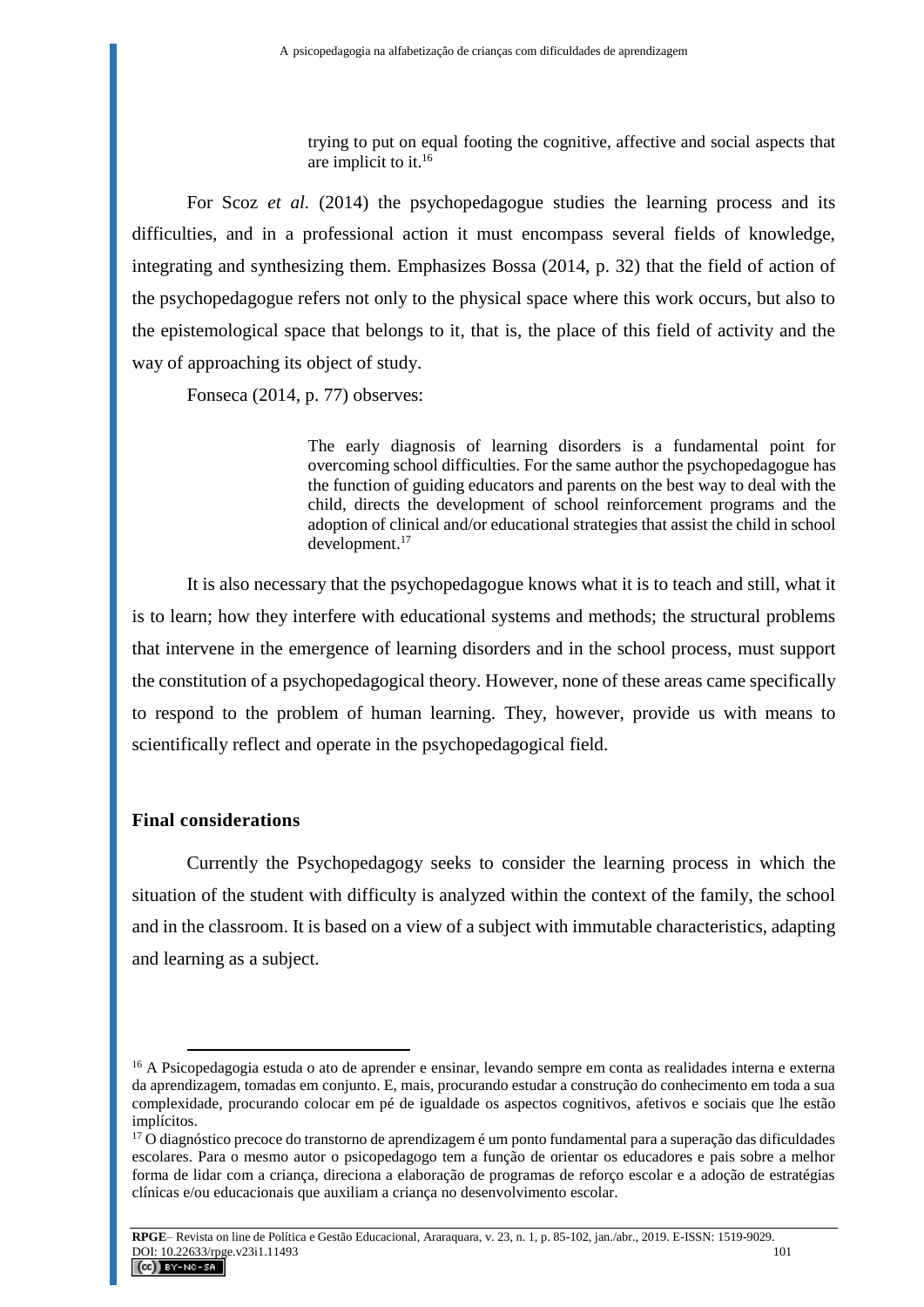After the dialogues presented, from the ideas of the authors listed during the text, it is concluded that Psychopedagogy collaborates in the process of literacy, because through the studies of pedagogy along with psychology, the attendance of children with special care needs has been improved, since one of the concerns of the teachers and those directly involved in the teaching-learning process is centered on the student's cognitive development in the different teaching modalities.

Thus, Psychopedagogy comes to understand the existence of the cognoscent subject, in which their relationships are linked to the institutions to which they belong. These links recycle a new proposal of responsibility, before it was only a subject with difficulty, today there are other settings related to the environment in which the individual is inserted, with a more detailed view of the existential particularities, so he can be included in the social systems that they are part.

Once again, the important role of the family in the task of providing educational experiences for children is highlighted. She definitely retains the feelings her parents have about her and life in general. Learning disabilities in literacy should be addressed. The first step is the observation by teachers and parents, to seek together help from other professionals.

Thus, this text reiterates the role of the family and the school in helping to improve the literacy and reading process for children with learning difficulties, taking into account different factors, such as cultural, social, economic and psychological.

## **REFERENCES**

ANDRADE, Ludmila Thomé de. Ainda em pauta a alfabetização, a leitura e a escrita. **Revista Contemporânea de Educação,** n. 12, ago./dez., 2011. Disponível em: https://revistas.ufrj.br/index.php/rce/article/view/1637/1485. Acesso em: 04 mar. 2018.

BOSSA, Nadia Aparecida. **Psicopedagogia no Brasil:** contribuições a partir da prática. Porto Alegre: Artes Médicas Sul, 2014.

CORRÊA, Priscila Monteiro. Os desafios enfrentados por alunos do curso de pedagogia na relação com a leitura e com a escrita na universidade**. Revista Contemporânea de Educação***.*  n. 12, ago./dez., 2011. Disponível em: https://revistas.ufrj.br/index.php/rce/article/view/1644/1492. Acesso em: 04 mar. 2018

FERNÁNDEZ, Alicia. **A Inteligência Aprisionada***.* Porto Alegre, Artes Médicas, 2013.

FONSECA, Vitor da. **Introdução às dificuldades de aprendizagem***.* Porto Alegre, Artmed. 2015.